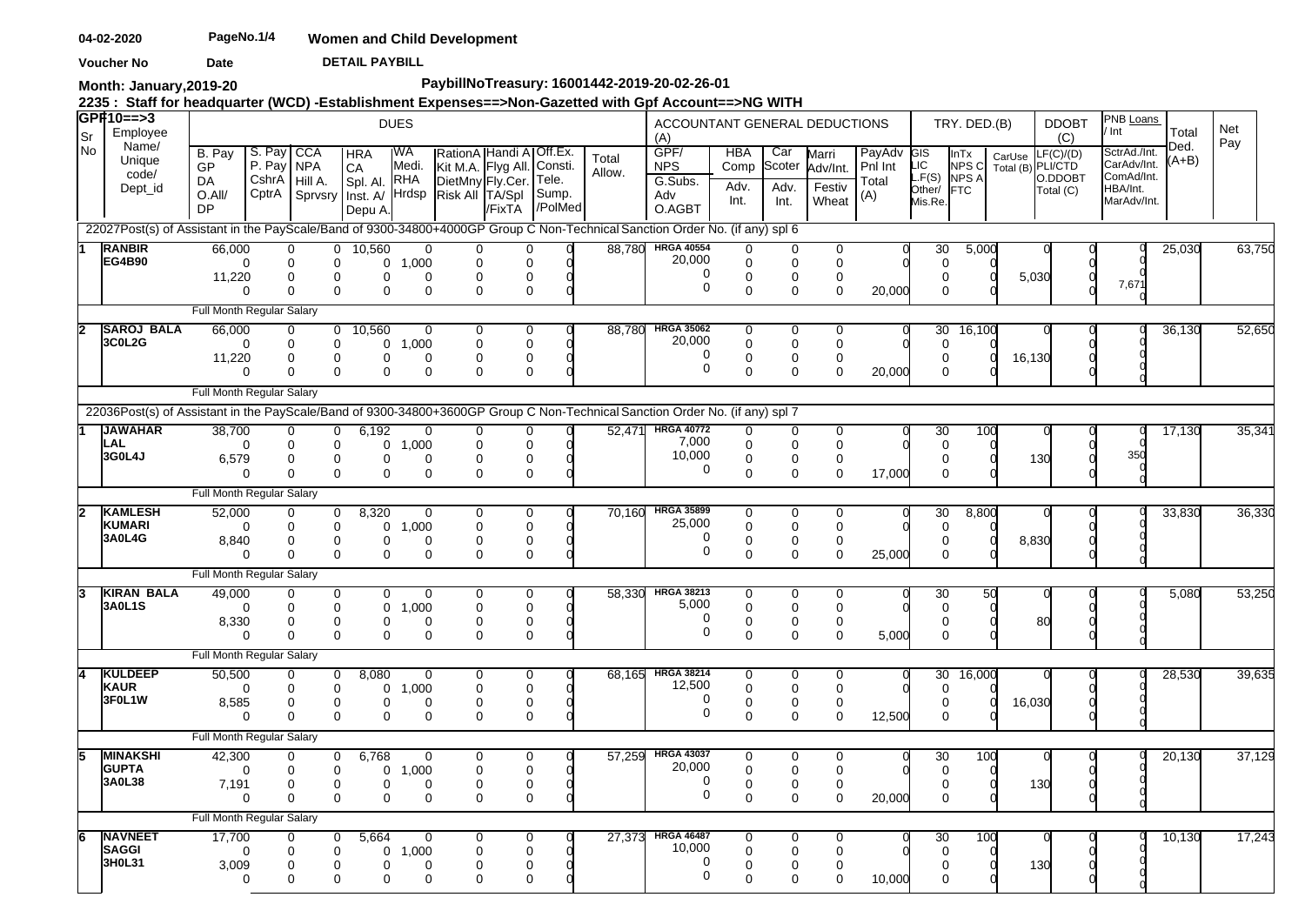**DETAIL PAYBILL Voucher No Date** 

**Month: January,2019-20**

# **PaybillNoTreasury: 16001442-2019-20-02-26-01**

**2235 : Staff for headquarter (WCD) -Establishment Expenses==>Non-Gazetted with Gpf Account==>NG WITH** 

| lSr  | GP#10==>3<br>Employee                                                                                                                       |                                                                     |                                    |                                       |                                                                                | <b>DUES</b>                                                                |                                                                         |                                   |                         |                 | ACCOUNTANT GENERAL DEDUCTIONS<br>(A)           |                                             |                                      |                                      |                                          |                                         | TRY. DED.(B)                          |        | <b>DDOBT</b><br>(C)                                      | PNB Loans<br>' Int                                                   | Total           | Net    |
|------|---------------------------------------------------------------------------------------------------------------------------------------------|---------------------------------------------------------------------|------------------------------------|---------------------------------------|--------------------------------------------------------------------------------|----------------------------------------------------------------------------|-------------------------------------------------------------------------|-----------------------------------|-------------------------|-----------------|------------------------------------------------|---------------------------------------------|--------------------------------------|--------------------------------------|------------------------------------------|-----------------------------------------|---------------------------------------|--------|----------------------------------------------------------|----------------------------------------------------------------------|-----------------|--------|
| l No | Name/<br>Unique<br>code/<br>Dept_id                                                                                                         | B. Pay<br>GP<br><b>DA</b><br>$O.$ All/<br>DP                        | S. Pay<br>P. Pay<br>CshrA<br>CptrA | <b>CCA</b><br><b>NPA</b><br>Hill A.   | <b>HRA</b><br><b>CA</b><br>Spl. Al. RHA<br>Sprvsry   Inst. A/ Hrdsp<br>Depu A. | IWA<br>Medi.                                                               | Kit M.A. Flyg All. Consti.<br>DietMny Fly.Cer. Tele.<br>Risk All TA/Spl | RationA Handi A Off.Ex.<br>/FixTA | Sump.<br>/PolMed        | Total<br>Allow. | GPF/<br><b>NPS</b><br>G.Subs.<br>Adv<br>O.AGBT | <b>HBA</b><br>Comp<br>Adv.<br>Int.          | Car<br>Scoter<br>Adv.<br>Int.        | Marri<br>Adv/Int.<br>Festiv<br>Wheat | PayAdv<br><b>Pnl Int</b><br>Total<br>(A) | EIG<br>SI<br>LF(S)<br>Other/<br>Mis.Re. | InTx<br>NPS C<br>NPS A<br><b>IFTC</b> | CarUse | $-F(C)/(D)$<br>Total (B) PLI/CTD<br>O.DDOBT<br>Total (C) | SctrAd./Int.<br>CarAdv/Int.<br>ComAd/Int.<br>HBA/Int.<br>MarAdv/Int. | Ded.<br>$(A+B)$ | Pay    |
|      |                                                                                                                                             | Suspended Salary-1 for 31 days at 50 % and Salary-2 for 0 days @0 % |                                    |                                       |                                                                                |                                                                            |                                                                         |                                   |                         |                 |                                                |                                             |                                      |                                      |                                          |                                         |                                       |        |                                                          |                                                                      |                 |        |
|      | <b>RAKESH</b><br><b>SINGH</b><br>ED4BQ4                                                                                                     | 46,200<br>7,854                                                     | $\Omega$<br>$\Omega$               | 0<br>0<br>0<br>$\Omega$               | 0<br>0<br>0<br>$\Omega$                                                        | 0<br>0<br>0<br>1,000<br>$\Omega$<br>$\Omega$<br>$\Omega$<br>$\Omega$       | $\Omega$<br>$\Omega$<br>$\Omega$                                        |                                   | 0<br>0<br>0<br>$\Omega$ | 55.054          | <b>HRGA 35847</b><br>10,000<br>15,000<br>0     | 0<br>$\mathbf 0$<br>$\Omega$<br>$\Omega$    | 0<br>$\mathbf 0$<br>0<br>$\Omega$    | 0<br>$\mathbf 0$<br>0<br>$\Omega$    | 25,000                                   | 30<br>0<br>$\Omega$<br>$\Omega$         | 50                                    |        | 80<br>173                                                |                                                                      | 25,080          | 29,974 |
|      |                                                                                                                                             | Full Month Regular Salary                                           |                                    |                                       |                                                                                |                                                                            |                                                                         |                                   |                         |                 |                                                |                                             |                                      |                                      |                                          |                                         |                                       |        |                                                          |                                                                      |                 |        |
| lЯ   | <b>RAMESH</b><br><b>KUMAR</b><br>5D0L33                                                                                                     | 49,000<br>$\Omega$<br>8,330<br>$\Omega$                             |                                    | $\left($<br>$\Omega$<br>0<br>$\Omega$ | 0<br>0<br>0<br>$\Omega$                                                        | 0<br>0<br>1,000<br>0<br>$\Omega$<br>0<br>$\mathbf 0$<br>$\Omega$           | $\Omega$<br>$\Omega$<br>$\Omega$                                        |                                   | 0<br>0<br>0<br>0        | 58,330          | <b>HRGA 38215</b><br>17,000<br>2,570<br>0      | $\Omega$<br>$\Omega$<br>0<br>$\mathbf 0$    | 0<br>$\Omega$<br>0<br>$\mathbf 0$    | 0<br>$\Omega$<br>0<br>$\mathbf 0$    | 19,570                                   | 30<br>$\Omega$<br>300<br>0              | 50                                    |        | 380                                                      |                                                                      | 19,950          | 38,380 |
|      |                                                                                                                                             | Full Month Regular Salary                                           |                                    |                                       |                                                                                |                                                                            |                                                                         |                                   |                         |                 |                                                |                                             |                                      |                                      |                                          |                                         |                                       |        |                                                          |                                                                      |                 |        |
| ۱g   | <b>SNEH</b><br><b>PRABHA</b><br>3G0L68                                                                                                      | 47,600<br>8,092                                                     | $\Omega$                           | O<br>$\Omega$<br>0<br>$\mathbf 0$     | 7,616<br>0<br>$\mathbf 0$<br>0<br>$\mathbf 0$                                  | 0<br>$\mathbf 0$<br>1,000<br>0<br>0<br>$\mathbf 0$<br>$\Omega$             | 0<br>∩<br>$\Omega$                                                      |                                   | 0<br>0<br>0<br>0        | 64,308          | <b>HRGA 40609</b><br>20,000<br>0<br>0          | 0<br>$\Omega$<br>0<br>$\mathbf 0$           | 0<br>$\mathbf 0$<br>0<br>$\mathbf 0$ | 0<br>$\Omega$<br>0<br>$\mathbf 0$    | 20,000                                   | 30<br>$\mathbf 0$<br>0<br>$\mathbf 0$   | 100                                   |        | 130                                                      |                                                                      | 20,130          | 44,178 |
|      |                                                                                                                                             | Full Month Regular Salary                                           |                                    |                                       |                                                                                |                                                                            |                                                                         |                                   |                         |                 |                                                |                                             |                                      |                                      |                                          |                                         |                                       |        |                                                          |                                                                      |                 |        |
| 10   | <b>SOMBIR</b><br>SINGH<br>0H0B2X                                                                                                            | 38,700<br>$\Omega$<br>6,579                                         |                                    | 0<br>0<br>0<br>$\Omega$               | 6,192<br>0<br>0<br>0<br>$\Omega$                                               | $\overline{0}$<br>1,000<br>0<br>$\Omega$<br>0<br>$\Omega$<br>$\mathbf 0$   | $\Omega$<br>$\Omega$<br>∩<br>$\Omega$                                   |                                   | 0<br>0<br>0<br>0        | 52.47           | <b>HRGA 46729</b><br>10,000<br>8,000<br>0      | 0<br>$\mathbf 0$<br>$\mathbf 0$<br>$\Omega$ | 0<br>0<br>0<br>$\Omega$              | 0<br>0<br>0<br>$\Omega$              | 18,000                                   | 30<br>0<br>0<br>$\Omega$                | 50                                    |        | 80                                                       |                                                                      | 18,080          | 34,391 |
|      |                                                                                                                                             | Full Month Regular Salary                                           |                                    |                                       |                                                                                |                                                                            |                                                                         |                                   |                         |                 |                                                |                                             |                                      |                                      |                                          |                                         |                                       |        |                                                          |                                                                      |                 |        |
| 11   | <b>UMED SINGH</b><br>3E0L3M                                                                                                                 | 38,700<br>$\Omega$<br>6,579<br>$\Omega$                             |                                    | 0<br>$\mathbf 0$<br>0<br>$\Omega$     | 0<br>$\mathbf 0$<br>0<br>$\Omega$                                              | $\mathbf 0$<br>0<br>$\mathbf 0$<br>1,000<br>0<br>0<br>$\Omega$<br>$\Omega$ | $\Omega$<br>$\Omega$<br>0<br>$\Omega$                                   |                                   | 0<br>0<br>0<br>0        | 46,279          | <b>HRGA 38219</b><br>15,000<br>0<br>0          | 0<br>$\mathbf 0$<br>$\mathbf 0$<br>$\Omega$ | 0<br>$\mathbf 0$<br>0<br>$\Omega$    | 0<br>$\Omega$<br>0<br>$\mathbf 0$    | 15,000                                   | 30<br>$\mathbf 0$<br>0<br>$\mathbf 0$   | 100                                   |        | 103<br>130<br>103                                        |                                                                      | 15,130          | 31,149 |
|      |                                                                                                                                             | Full Month Regular Salary                                           |                                    |                                       |                                                                                |                                                                            |                                                                         |                                   |                         |                 |                                                |                                             |                                      |                                      |                                          |                                         |                                       |        |                                                          |                                                                      |                 |        |
|      | 12 VEENA RANI<br>3C0L1Q                                                                                                                     | 49,000<br>$\Omega$<br>8,330                                         |                                    | 0<br>$\mathbf 0$<br>0<br>$\Omega$     | 7,840<br>0<br>0<br>0<br>$\Omega$                                               | 0<br>1,000<br>0<br>$\Omega$<br>0<br>$\Omega$<br>$\Omega$                   | 0<br>$\Omega$<br>$\Omega$<br>$\Omega$                                   |                                   | 0<br>0<br>0<br>0        | 66,170          | <b>HRGA 38625</b><br>20,000<br>0<br>0          | 0<br>$\mathbf 0$<br>$\mathbf 0$<br>$\Omega$ | 0<br>$\mathbf 0$<br>0<br>$\Omega$    | 0<br>$\mathbf 0$<br>0<br>$\Omega$    | 20,000                                   | 30<br>0<br>0<br>$\Omega$                | 9,800                                 | 9,830  |                                                          | 2,31                                                                 | 29,830          | 36,340 |
|      |                                                                                                                                             | Full Month Regular Salary                                           |                                    |                                       |                                                                                |                                                                            |                                                                         |                                   |                         |                 |                                                |                                             |                                      |                                      |                                          |                                         |                                       |        |                                                          |                                                                      |                 |        |
|      | 22019Post(s) of Senior Scale Stenographer in the PayScale/Band of 9300-34800+3600GP Group C Non-Technical Sanction Order No. (if any) spl 9 |                                                                     |                                    |                                       |                                                                                |                                                                            |                                                                         |                                   |                         |                 |                                                |                                             |                                      |                                      |                                          |                                         |                                       |        |                                                          |                                                                      |                 |        |
|      | <b>VEENA</b><br>KUMARI<br>3C0L2P                                                                                                            | 47,600<br>∩<br>8,092                                                | $\Omega$                           | 0<br>$\mathbf 0$<br>0<br>$\Omega$     | 0<br>$\Omega$<br>0<br>$\mathbf 0$                                              | 0<br>0<br>$\mathbf 0$<br>1,000<br>0<br>0<br>$\Omega$<br>$\mathbf 0$        | $\Omega$<br>$\Omega$<br>0<br>$\Omega$                                   |                                   | 0<br>0<br>0<br>0        |                 | 56,692 HRGA 43038<br>15,000<br>10,600<br>0     | 0<br>$\mathbf 0$<br>0<br>$\Omega$           | 0<br>$\mathbf 0$<br>0<br>$\Omega$    | 0<br>$\Omega$<br>0<br>$\Omega$       | 25,600                                   | 30<br>$\mathbf 0$<br>0<br>$\mathbf 0$   | 100                                   |        | 173<br>130<br>173                                        |                                                                      | 25,730          | 30,962 |
|      |                                                                                                                                             | Full Month Regular Salary                                           |                                    |                                       |                                                                                |                                                                            |                                                                         |                                   |                         |                 |                                                |                                             |                                      |                                      |                                          |                                         |                                       |        |                                                          |                                                                      |                 |        |
|      | 22020Post(s) of CLERK in the PayScale/Band of 5200-20200+3200GP Group C Non-Technical Sanction Order No. (if any) spl 13                    |                                                                     |                                    |                                       |                                                                                |                                                                            |                                                                         |                                   |                         |                 |                                                |                                             |                                      |                                      |                                          |                                         |                                       |        |                                                          |                                                                      |                 |        |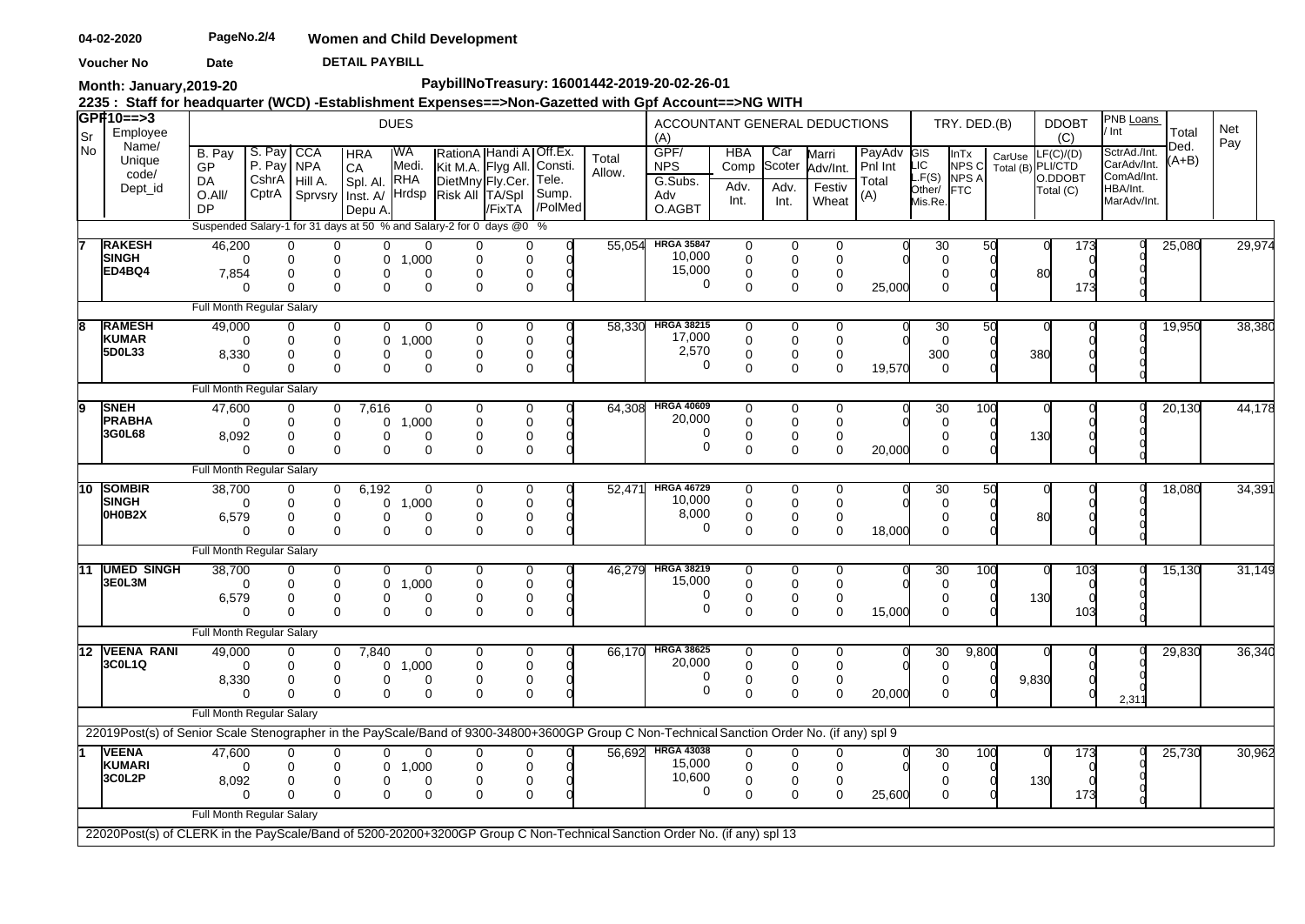**DETAIL PAYBILL Voucher No Date** 

**Month: January,2019-20**

# **PaybillNoTreasury: 16001442-2019-20-02-26-01**

**2235 : Staff for headquarter (WCD) -Establishment Expenses==>Non-Gazetted with Gpf Account==>NG WITH** 

| lSr  | <b>GPF10==&gt;3</b><br>Employee                                                                                                         |                           |                                              |                                          |                                         | <b>DUES</b>             |                                                                                      |                            |                           |                 | ACCOUNTANT GENERAL DEDUCTIONS<br>(A) |                            |                            |                             |                                |                          | TRY. DED.(B)                           |                             | <b>DDOBT</b>                             |     | PNB Loans<br>Int                                      | Total           | Net    |
|------|-----------------------------------------------------------------------------------------------------------------------------------------|---------------------------|----------------------------------------------|------------------------------------------|-----------------------------------------|-------------------------|--------------------------------------------------------------------------------------|----------------------------|---------------------------|-----------------|--------------------------------------|----------------------------|----------------------------|-----------------------------|--------------------------------|--------------------------|----------------------------------------|-----------------------------|------------------------------------------|-----|-------------------------------------------------------|-----------------|--------|
| l No | Name/<br>Unique<br>code/<br>Dept_id                                                                                                     | B. Pay<br>GP<br>DA        | S. Pay<br>P. Pay<br>CshrA   Hill A.<br>CptrA | CCA<br>NPA                               | <b>HRA</b><br><b>CA</b><br>Spl. Al. RHA | IWA<br>Medi.<br>Hrdsp   | RationA Handi A Off.Ex.<br>Kit M.A. Flyg All.<br>DietMny Fly.Cer.<br>Risk All TA/Spl |                            | Consti.<br>Tele.<br>Sump. | Total<br>Allow. | GPF/<br><b>NPS</b><br>G.Subs.        | <b>HBA</b><br>Comp<br>Adv. | Car<br>Scoter<br>Adv.      | Marri<br>Adv/Int.<br>Festiv | PayAdv GIS<br>Pnl Int<br>Total | LIC.<br>L.F(S)<br>Other/ | InTx<br>NPS C<br>NPS A<br><b>I</b> FTC | CarUse<br>Total (B) PLI/CTD | (C)<br>LF(C)/(D)<br>O.DDOBT<br>Total (C) |     | SctrAd./Int.<br>CarAdv/Int.<br>ComAd/Int.<br>HBA/Int. | Ded.<br>$(A+B)$ | Pay    |
|      |                                                                                                                                         | O.All/<br><b>DP</b>       |                                              | Sprvsry                                  | Inst. A/<br>Depu A.                     |                         |                                                                                      | /FixTA                     | /PolMed                   |                 | Adv<br>O.AGBT                        | Int.                       | Int.                       | Wheat                       | (A)                            | Mis.Re.                  |                                        |                             |                                          |     | MarAdv/Int.                                           |                 |        |
| ſT   | <b>INDRA VATI</b><br>3E0L34                                                                                                             | 40,800                    |                                              | $\Omega$<br>0<br>$\Omega$<br>0           | 6,528<br>0                              | $\mathbf 0$<br>1,000    |                                                                                      | 0<br>0                     |                           | 55.264          | <b>HRGA 43850</b><br>20,000          | $\overline{0}$<br>0        | $\mathbf 0$<br>$\mathbf 0$ | 0<br>$\mathbf 0$            |                                | 30<br>$\Omega$           |                                        | 500                         |                                          |     |                                                       | 30,530          | 24,734 |
|      |                                                                                                                                         | 6,936                     |                                              | $\Omega$<br>0<br>$\Omega$<br>$\Omega$    | 0<br>$\mathbf 0$                        | $\Omega$<br>$\mathbf 0$ | 0<br>$\Omega$                                                                        | 0<br>0                     |                           |                 | 10,000<br>0                          | 0<br>$\mathbf 0$           | $\mathbf 0$<br>$\Omega$    | $\mathbf 0$<br>$\Omega$     | 30,000                         | $\Omega$<br>$\Omega$     |                                        |                             | 530                                      |     |                                                       |                 |        |
|      |                                                                                                                                         | Full Month Regular Salary |                                              |                                          |                                         |                         |                                                                                      |                            |                           |                 |                                      |                            |                            |                             |                                |                          |                                        |                             |                                          |     |                                                       |                 |        |
|      | 22021Post(s) of CLERK in the PayScale/Band of 5200-20200+1900GP Group C Non-Technical Sanction Order No. (if any) spl 15                |                           |                                              |                                          |                                         |                         |                                                                                      |                            |                           |                 |                                      |                            |                            |                             |                                |                          |                                        |                             |                                          |     |                                                       |                 |        |
|      | <b>MOHINDER</b><br><b>SINGH</b>                                                                                                         | 32,000                    |                                              | $\Omega$<br>0                            | 0                                       | $\Omega$                |                                                                                      | $\Omega$                   |                           | 38.440          | <b>HRGA 43035</b><br>10,000          | $\Omega$                   | $\Omega$                   | $\Omega$                    |                                | 30                       |                                        | 50                          |                                          | 103 |                                                       | 10,080          | 28,360 |
|      | 3F0L69                                                                                                                                  | $\Omega$<br>5,440         |                                              | 0<br>0<br>$\Omega$<br>0                  | 0<br>0                                  | 1.000<br>$\Omega$       | 0<br>$\Omega$                                                                        | $\mathbf 0$<br>$\mathbf 0$ |                           |                 | 0                                    | $\mathbf 0$<br>$\mathbf 0$ | $\mathbf 0$<br>$\mathbf 0$ | $\mathbf 0$<br>$\mathbf 0$  |                                | $\mathbf 0$<br>$\Omega$  |                                        |                             | 80                                       |     |                                                       |                 |        |
|      |                                                                                                                                         |                           |                                              | $\Omega$<br>$\Omega$                     | 0                                       | 0                       | $\Omega$                                                                             | 0                          |                           |                 | $\Omega$                             | 0                          | 0                          | $\mathbf 0$                 | 10,000                         | 0                        |                                        |                             |                                          | 103 | 1,000                                                 |                 |        |
|      |                                                                                                                                         | Full Month Regular Salary |                                              |                                          |                                         |                         |                                                                                      |                            |                           |                 |                                      |                            |                            |                             |                                |                          |                                        |                             |                                          |     |                                                       |                 |        |
| 2    | <b>PARTAP</b>                                                                                                                           | 28,400                    |                                              | 0<br>0                                   | 4,544                                   | $\Omega$                | 0                                                                                    | 0                          |                           | 38,772          | <b>HRGA 43721</b>                    | 0                          | 0                          | 0                           |                                | 30                       |                                        |                             |                                          |     |                                                       | 10,035          | 28,737 |
|      | <b>SINGH</b><br>OC4DE2                                                                                                                  | $\Omega$                  |                                              | 0<br>0                                   | 0                                       | 1,000                   | 0                                                                                    | $\mathbf 0$                |                           |                 | 10,005<br>$\Omega$                   | $\mathbf 0$                | $\mathbf 0$                | $\mathbf 0$                 |                                | $\Omega$                 |                                        |                             |                                          |     |                                                       |                 |        |
|      |                                                                                                                                         | 4,828<br>$\Omega$         |                                              | $\mathbf 0$<br>0<br>$\Omega$<br>$\Omega$ | 0<br>$\mathbf 0$                        | $\Omega$<br>$\mathbf 0$ | 0<br>$\Omega$                                                                        | 0<br>$\mathbf 0$           |                           |                 | $\Omega$                             | 0<br>$\mathbf 0$           | 0<br>$\mathbf 0$           | $\mathbf 0$<br>$\Omega$     | 10,005                         | $\Omega$<br>$\Omega$     |                                        |                             | 30                                       |     |                                                       |                 |        |
|      |                                                                                                                                         | Full Month Regular Salary |                                              |                                          |                                         |                         |                                                                                      |                            |                           |                 |                                      |                            |                            |                             |                                |                          |                                        |                             |                                          |     |                                                       |                 |        |
|      | 22020Post(s) of Sweeper-Cum-Chowkidar in the PayScale/Band of 4440-7440+1900GP Group D Non-Technical Sanction Order No. (if any) spl 19 |                           |                                              |                                          |                                         |                         |                                                                                      |                            |                           |                 |                                      |                            |                            |                             |                                |                          |                                        |                             |                                          |     |                                                       |                 |        |
|      | <b>BALJINDER</b>                                                                                                                        | 34,100                    |                                              | 0<br>0                                   | 5,456                                   | 440                     | 0                                                                                    | 0                          |                           |                 | 47.618 HRGA 40478                    | 0                          | $\Omega$                   | $\Omega$                    |                                | 5                        |                                        |                             |                                          |     |                                                       | 11,815          | 35,803 |
|      | <b>ISINGH</b><br>3B0L3Y                                                                                                                 | $\Omega$                  |                                              | 0<br>0                                   | 200                                     | 1,000                   | $\Omega$                                                                             | $\mathbf 0$                |                           |                 | 8,000<br>0                           | $\mathbf 0$                | $\Omega$                   | $\mathbf 0$                 |                                | $\Omega$                 |                                        |                             |                                          |     |                                                       |                 |        |
|      |                                                                                                                                         | 5,797<br>$\Omega$         |                                              | 0<br>0<br>$\Omega$<br>0                  | 625<br>0                                | 0<br>$\mathbf 0$        | 0<br>$\Omega$                                                                        | 0<br>0                     |                           |                 | $\Omega$                             | 0<br>0                     | 0<br>$\mathbf{0}$          | 2,000<br>1,800              | 11,800                         | 0<br>$\Omega$            |                                        |                             | 15                                       |     |                                                       |                 |        |
|      |                                                                                                                                         | Full Month Regular Salary |                                              |                                          |                                         |                         |                                                                                      |                            |                           |                 |                                      |                            |                            |                             |                                |                          |                                        |                             |                                          |     | 2,230                                                 |                 |        |
|      | 22022Post(s) of Peon in the PayScale/Band of 4440-7440+1800GP Group D Non-Technical Sanction Order No. (if any) spl 20                  |                           |                                              |                                          |                                         |                         |                                                                                      |                            |                           |                 |                                      |                            |                            |                             |                                |                          |                                        |                             |                                          |     |                                                       |                 |        |
|      | <b>CHARAN</b>                                                                                                                           | 30,500                    |                                              | 0<br>0                                   | 4,880                                   | 440                     | 0                                                                                    | 0                          |                           | 42,205          | <b>HRGA 46593</b>                    | $\Omega$                   | 0                          | $\mathbf 0$                 |                                | 5                        |                                        |                             |                                          |     |                                                       | 8,015           | 34,190 |
|      | <b>SINGH</b>                                                                                                                            | $\Omega$                  |                                              | $\Omega$<br>$\Omega$                     | 200                                     | 1,000                   | $\Omega$                                                                             | $\Omega$                   |                           |                 | 8,000                                | $\Omega$                   | $\mathbf 0$                | $\mathbf 0$                 |                                | $\Omega$                 |                                        |                             |                                          |     |                                                       |                 |        |
|      | 3D0L3N                                                                                                                                  | 5,185<br>$\Omega$         |                                              | $\Omega$<br>0<br>$\Omega$<br>$\Omega$    | 0<br>$\Omega$                           | $\Omega$<br>$\mathbf 0$ | $\Omega$<br>$\Omega$                                                                 | 0<br>$\mathbf 0$           |                           |                 | 0<br>$\Omega$                        | 0<br>$\Omega$              | 0<br>$\Omega$              | 0<br>$\mathbf 0$            | 8,000                          | 0<br>$\Omega$            |                                        |                             | 15                                       |     |                                                       |                 |        |
|      |                                                                                                                                         | Full Month Regular Salary |                                              |                                          |                                         |                         |                                                                                      |                            |                           |                 |                                      |                            |                            |                             |                                |                          |                                        |                             |                                          |     |                                                       |                 |        |
| 12   | <b>KARAN SINGH</b>                                                                                                                      | 36.200                    |                                              | 0<br>0                                   | $\Omega$                                | 440                     | 0                                                                                    | $\mathbf 0$                |                           | 43.994          | <b>HRGA 31324</b>                    | $\Omega$                   | 0                          | 0                           |                                | 10                       |                                        |                             |                                          | 103 |                                                       | 10,020          | 33,974 |
|      |                                                                                                                                         | $\Omega$                  |                                              | $\mathbf 0$<br>0                         | 200                                     | 1,000                   | $\Omega$                                                                             | $\mathbf 0$                |                           |                 | 10,000                               | $\mathbf 0$                | $\mathbf 0$                | $\mathbf 0$                 |                                | $\Omega$                 |                                        |                             |                                          |     |                                                       |                 |        |
|      | 3G0L3K                                                                                                                                  | 6,154                     |                                              | 0<br>0                                   | 0                                       | $\Omega$                | 0                                                                                    | 0                          |                           |                 | $\Omega$                             | 0                          | 0                          | $\mathbf 0$                 |                                | $\Omega$                 |                                        |                             | 20                                       |     |                                                       |                 |        |
|      |                                                                                                                                         | $\Omega$                  |                                              | $\Omega$<br>$\mathbf 0$                  | $\Omega$                                | $\Omega$                | $\Omega$                                                                             | 0                          |                           |                 | $\Omega$                             | $\mathbf 0$                | $\mathbf 0$                | $\Omega$                    | 10,000                         | $\mathbf 0$              |                                        |                             |                                          | 103 |                                                       |                 |        |
|      |                                                                                                                                         | Full Month Regular Salary |                                              |                                          |                                         |                         |                                                                                      |                            |                           |                 |                                      |                            |                            |                             |                                |                          |                                        |                             |                                          |     |                                                       |                 |        |
| 3    | <b>KRISHNA DEVI</b>                                                                                                                     | 26,400                    |                                              | 0<br>0                                   | 4,224                                   | 440                     | 0                                                                                    | 0                          |                           | 36.752          | <b>HRGA 49098</b><br>20,000          | 0                          | $\Omega$                   | $\Omega$                    |                                | 5                        |                                        |                             |                                          |     |                                                       | 23,805          | 12,947 |
|      | 3A0L3Q                                                                                                                                  | $\Omega$<br>4,488         |                                              | 0<br>0<br>0<br>0                         | 200<br>0                                | 1,000<br>$\Omega$       | $\Omega$<br>$\Omega$                                                                 | $\mathbf 0$<br>0           |                           |                 | 0                                    | $\mathbf 0$<br>$\mathbf 0$ | $\Omega$<br>$\Omega$       | $\mathbf 0$<br>2,000        |                                | $\Omega$                 |                                        |                             |                                          |     |                                                       |                 |        |
|      |                                                                                                                                         | $\Omega$                  |                                              | $\Omega$<br>0                            | 0                                       | $\Omega$                | $\Omega$                                                                             | $\Omega$                   |                           |                 | $\mathbf 0$                          | 0                          | $\mathbf{0}$               | 1,800                       | 23,800                         | 0                        |                                        |                             |                                          |     |                                                       |                 |        |
|      |                                                                                                                                         | Full Month Regular Salary |                                              |                                          |                                         |                         |                                                                                      |                            |                           |                 |                                      |                            |                            |                             |                                |                          |                                        |                             |                                          |     |                                                       |                 |        |
|      | 22019Post(s) of Chowkidar in the PayScale/Band of 4440-7440+1900GP Group D Non-Technical Sanction Order No. (if any) 1                  |                           |                                              |                                          |                                         |                         |                                                                                      |                            |                           |                 |                                      |                            |                            |                             |                                |                          |                                        |                             |                                          |     |                                                       |                 |        |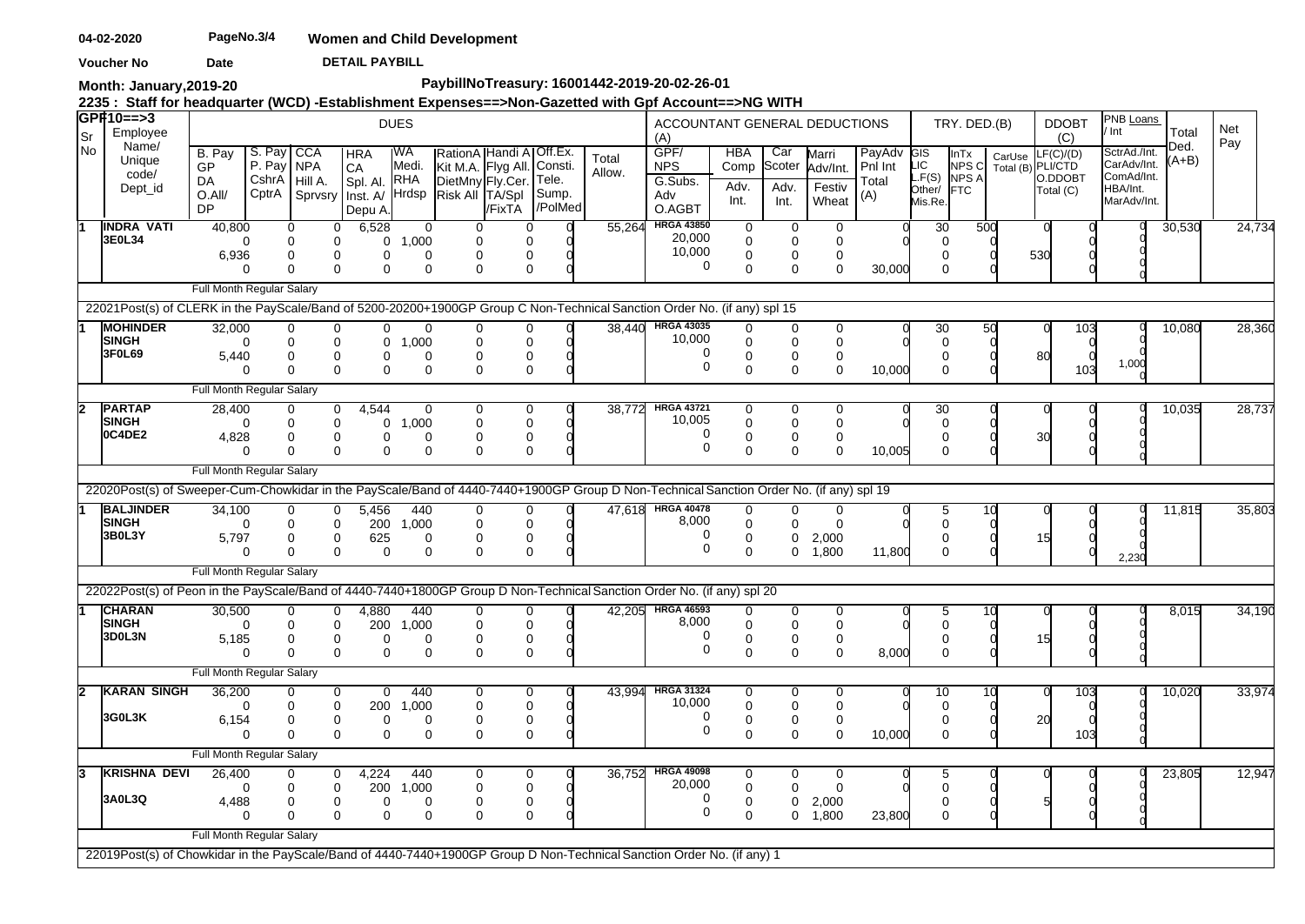**DETAIL PAYBILL Voucher No Date** 

**Month: January,2019-20**

# **PaybillNoTreasury: 16001442-2019-20-02-26-01**

**2235 : Staff for headquarter (WCD) -Establishment Expenses==>Non-Gazetted with Gpf Account==>NG WITH** 

| ∣Sr  | GP#10==>3<br>Employee                                                                                                                                       |                                                  |                                                    |                                                                                        |                                                                          | <b>DUES</b>                              |                                                                                              |                                |                           |                 | ACCOUNTANT GENERAL DEDUCTIONS<br>(A)             |                                             |                                |                                             |                                   |                                          | TRY. DED.(B)                                        |                           | <b>DDOBT</b><br>(C)                                   | PNB Loans<br>' Int                                                   | Total           | Net<br>Pay |
|------|-------------------------------------------------------------------------------------------------------------------------------------------------------------|--------------------------------------------------|----------------------------------------------------|----------------------------------------------------------------------------------------|--------------------------------------------------------------------------|------------------------------------------|----------------------------------------------------------------------------------------------|--------------------------------|---------------------------|-----------------|--------------------------------------------------|---------------------------------------------|--------------------------------|---------------------------------------------|-----------------------------------|------------------------------------------|-----------------------------------------------------|---------------------------|-------------------------------------------------------|----------------------------------------------------------------------|-----------------|------------|
| l No | Name/<br>Unique<br>code/<br>Dept_id                                                                                                                         | B. Pay<br><b>GP</b><br>DA<br>O.All/<br><b>DP</b> | S. Pay CCA<br>P. Pay NPA<br>CshrA Hill A.<br>CptrA |                                                                                        | <b>HRA</b><br><b>CA</b><br>Spl. Al.<br>Sprvsry Inst. A/ Hrdsp<br>Depu A. | IWA<br>Medi.<br><b>RHA</b>               | RationA Handi A Off.Ex.<br>Kit M.A. Flyg All. Consti.<br>DietMny Fly.Cer.<br>Risk All TA/Spl | /FixTA                         | Tele.<br>Sump.<br>/PolMed | Total<br>Allow. | GPF/<br><b>NPS</b><br>G.Subs.<br>Adv<br>O.AGBT   | <b>HBA</b><br>Comp<br>Adv.<br>Int.          | Car<br>Scoter<br>Adv.<br>Int.  | Marri<br>Adv/Int.<br>Festiv<br>Wheat        | PayAdv<br>Pni Int<br>Total<br>(A) | GIS<br>LIC<br>LF(S)<br>Other/<br>Mis.Re. | <b>InTx</b><br>NPS C<br><b>NPS A</b><br><b>IFTC</b> | CarUse                    | F(C)/(D)<br>Total (B) PLI/CTD<br>O.DDOBT<br>Total (C) | SctrAd./Int.<br>CarAdv/Int.<br>ComAd/Int.<br>HBA/Int.<br>MarAdv/Int. | Ded.<br>$(A+B)$ |            |
|      | <b>PALA RAM</b><br>014CIT                                                                                                                                   | 36,200<br>$\Omega$<br>6,154<br>$\Omega$          |                                                    | 0<br>0<br>0<br>0<br>0<br>0<br>$\Omega$<br>$\Omega$                                     | 5,792<br>200<br>0<br>$\Omega$                                            | 440<br>1,000<br>$\Omega$<br>$\Omega$     | 0<br>0<br>$\Omega$<br>$\Omega$                                                               | 0<br>0<br>$\Omega$             |                           | 49.786          | <b>HRGA 38001</b><br>16,000<br>7,500<br>0        | 0<br>$\mathbf 0$<br>$\mathbf 0$<br>$\Omega$ | $\overline{0}$<br>0<br>0<br>0  | $\mathbf{0}$<br>$\Omega$<br>2,000<br>1,800  | 27,300                            | 5<br>$\Omega$                            |                                                     | 10                        | 15                                                    |                                                                      | 27,315          | 22,471     |
|      |                                                                                                                                                             | Full Month Regular Salary                        |                                                    |                                                                                        |                                                                          |                                          |                                                                                              |                                |                           |                 |                                                  |                                             |                                |                                             |                                   |                                          |                                                     |                           |                                                       |                                                                      |                 |            |
|      | 22020Post(s) of Driver in the PayScale/Band of 5200-20200+4000GP Group C Non-Technical Sanction Order No. (if any) 051-54<br><b>RANBIR</b>                  | 60,200                                           | 200                                                | 0                                                                                      | 0                                                                        | 0                                        |                                                                                              |                                |                           | 71.634          | <b>HRGA 35158</b>                                | 0                                           | 0                              |                                             |                                   | 30                                       |                                                     |                           | 153                                                   |                                                                      | 25,230          | 46,404     |
|      | Isingh<br>0A3MA9                                                                                                                                            | $\Omega$<br>10,234<br>$\Omega$                   |                                                    | $\mathbf 0$<br>0<br>$\mathbf 0$<br>0<br>$\Omega$<br>$\Omega$                           | 0<br>0<br>$\Omega$                                                       | 1,000<br>$\Omega$<br>$\Omega$            | $\Omega$                                                                                     | 0<br>0<br>0<br>$\mathbf 0$     |                           |                 | 15,000<br>0<br>$\Omega$                          | $\mathbf 0$<br>$\Omega$<br>$\Omega$         | 0<br>$\Omega$<br>$\mathbf 0$   | 0<br>$\mathbf 0$<br>$\mathbf 0$<br>$\Omega$ | 15,000                            | $\Omega$<br>$\Omega$                     | 10,200                                              | 10,230                    | 153                                                   |                                                                      |                 |            |
|      |                                                                                                                                                             | Full Month Regular Salary                        |                                                    |                                                                                        |                                                                          |                                          |                                                                                              |                                |                           |                 |                                                  |                                             |                                |                                             |                                   |                                          |                                                     |                           |                                                       |                                                                      |                 |            |
|      | 22026Post(s) of Peon in the PayScale/Band of 4440-7440+1900GP Group D Non-Technical Sanction Order No. (if any) 16760-763dt30/07/2013                       |                                                  |                                                    |                                                                                        |                                                                          |                                          |                                                                                              |                                |                           |                 |                                                  |                                             |                                |                                             |                                   |                                          |                                                     |                           |                                                       |                                                                      |                 |            |
|      | <b>KARAMBIR</b><br><b>SINGH</b><br>3F0L3U                                                                                                                   | 34.100<br>$\Omega$<br>5,797<br>∩                 |                                                    | $\mathbf 0$<br>0<br>0<br>0<br>0<br>0<br>$\Omega$<br>$\Omega$                           | $\Omega$<br>200<br>0<br>$\Omega$                                         | 440<br>1,000<br>$\Omega$<br>$\Omega$     | 0<br>$\Omega$<br>$\Omega$                                                                    | 0<br>0<br>0<br>$\mathbf 0$     |                           | 41.537          | <b>HRGA 43459</b><br>11,000<br>9,800<br>0        | 0<br>0<br>$\mathbf 0$<br>$\Omega$           | 0<br>0<br>0<br>0               | 0<br>$\Omega$<br>$\mathbf 0$<br>1,800       | 22,600                            | 5<br>$\Omega$<br>$\Omega$                |                                                     | 10                        | 103<br>103                                            | 1,066<br>1,000                                                       | 22,615          | 18,922     |
|      |                                                                                                                                                             | Full Month Regular Salary                        |                                                    |                                                                                        |                                                                          |                                          |                                                                                              |                                |                           |                 |                                                  |                                             |                                |                                             |                                   |                                          |                                                     |                           |                                                       |                                                                      |                 |            |
| 2    | <b>SUMER SINGH</b><br>3C0L3O                                                                                                                                | 34,100<br>∩<br>5.797<br>$\Omega$                 |                                                    | $\mathbf 0$<br>0<br>$\mathbf 0$<br>0<br>0<br>0<br>$\Omega$<br>$\Omega$                 | 0<br>200<br>0<br>$\Omega$                                                | 440<br>1,000<br>$\Omega$<br>$\Omega$     | 0<br>0<br>$\Omega$                                                                           | 0<br>0<br>0<br>$\Omega$        |                           | 41.537          | <b>HRGA 38926</b><br>8,000<br>0<br>$\Omega$      | 0<br>$\mathbf 0$<br>$\mathbf 0$<br>0        | 0<br>$\Omega$<br>0<br>0        | -0<br>343<br>2,000<br>1,800                 | 12,143                            | 5<br>$\Omega$                            |                                                     | 10                        | 103<br>15<br>103                                      | 1,966                                                                | 12,158          | 29,379     |
|      |                                                                                                                                                             | Full Month Regular Salary                        |                                                    |                                                                                        |                                                                          |                                          |                                                                                              |                                |                           |                 |                                                  |                                             |                                |                                             |                                   |                                          |                                                     |                           |                                                       |                                                                      |                 |            |
|      | 22019Post(s) of Peon in the PayScale/Band of 4440-7440+2000GP Group D Non-Technical Sanction Order No. (if any) Spl1<br><b>RAJINDER</b><br>Isingh<br>3E0L4L | 36,200<br>∩<br>6,769<br>$\Omega$                 |                                                    | 0<br>0<br>0<br>0<br>0<br>0<br>$\Omega$<br>$\Omega$                                     | 0<br>200<br>0<br>$\Omega$                                                | 440<br>1,000<br>$\Omega$<br>$\Omega$     | 0<br>$\Omega$<br>0<br>$\Omega$                                                               | 3,620<br>$\mathbf 0$<br>0<br>0 |                           |                 | 48,229 HRGA 31075<br>16,000<br>5,000<br>$\Omega$ | 0<br>0<br>$\mathbf 0$<br>$\Omega$           | 0<br>$\Omega$<br>0<br>0        | $\mathbf 0$<br>370<br>2,000<br>1.800        | 25.170                            | 5<br>$\Omega$                            |                                                     |                           | 103<br>103                                            | 978                                                                  | 25,175          | 23,054     |
|      |                                                                                                                                                             | Full Month Regular Salary                        |                                                    |                                                                                        |                                                                          |                                          |                                                                                              |                                |                           |                 |                                                  |                                             |                                |                                             |                                   |                                          |                                                     |                           |                                                       |                                                                      |                 |            |
|      | <b>Grand Total</b>                                                                                                                                          | 1,128,200<br>∩<br>192,409                        | 200                                                | $\mathbf{0}$<br>$\mathbf 0$<br>$\mathbf 0$<br>$\mathbf 0$<br>0<br>$\Omega$<br>$\Omega$ | 109216<br>1600<br>625<br>$\Omega$                                        | 3520<br>27000<br>$\mathbf 0$<br>$\Omega$ | 0<br>$\Omega$<br>$\Omega$                                                                    | 3620<br>0<br>0<br>$\Omega$     |                           | 1,466,390       | 378505<br>78470<br>$\mathbf 0$                   | 0<br>0<br>$\Omega$<br>$\Omega$              | 0<br>0<br>$\Omega$<br>$\Omega$ | $\mathbf 0$<br>713<br>10000<br>10800        | 478,488                           | 615<br>$\Omega$<br>300<br>$\mathbf 0$    | 67310                                               | $\Omega$<br>0<br>$\Omega$ | 1117<br>68,225<br>111                                 | 18,572                                                               | 546,713         | 919,677    |
|      | Rupees Nine Lakh Nineteen Thousand Six Hundreds Seventy Seven Only                                                                                          |                                                  |                                                    |                                                                                        |                                                                          |                                          |                                                                                              |                                |                           |                 |                                                  |                                             |                                |                                             |                                   |                                          |                                                     |                           |                                                       |                                                                      |                 |            |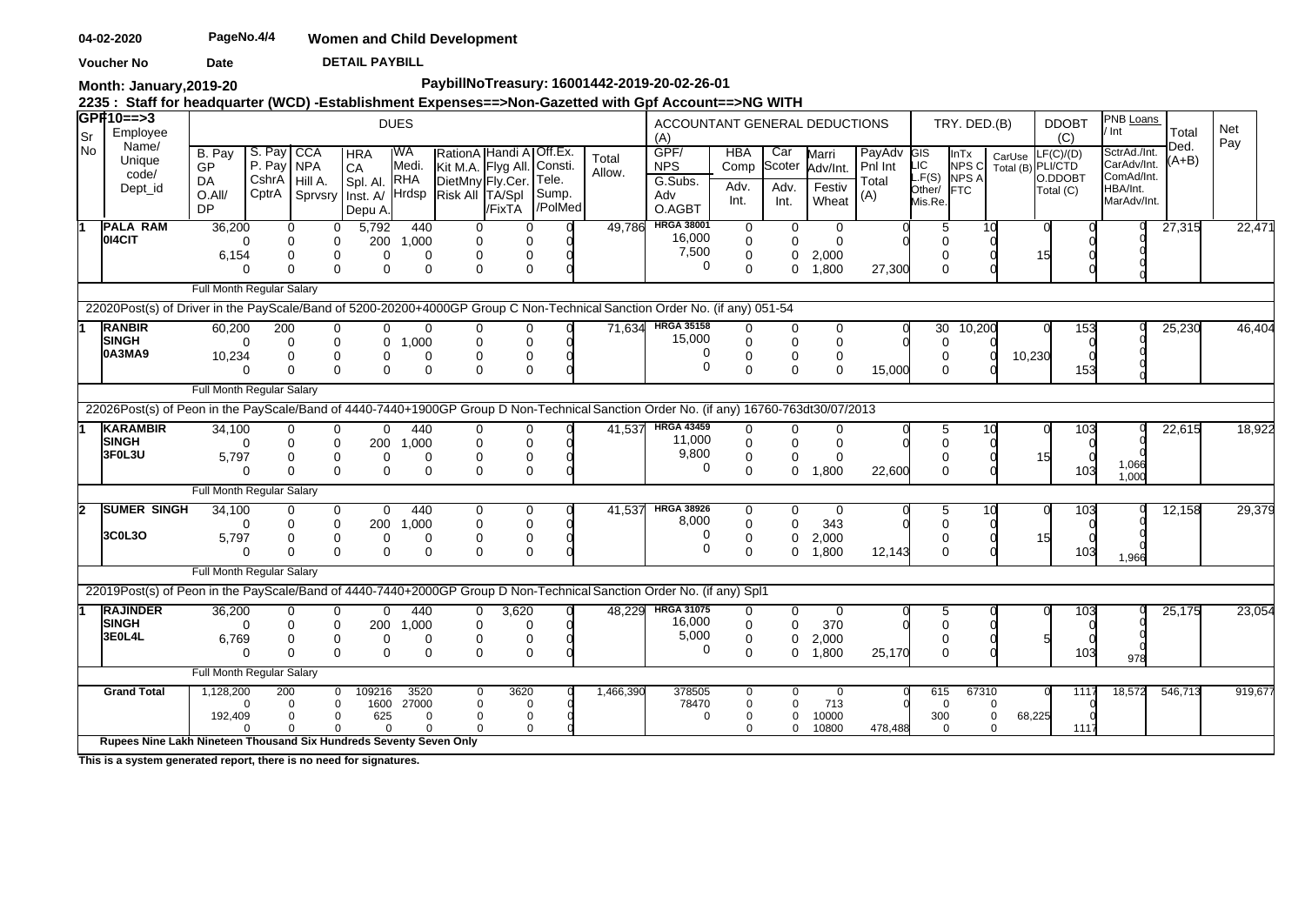Voucher No 000021 Date 02-01-2020 DETAIL PAYBILL

**Month: December,2019-20**

# **PaybillNoTreasury: 16001442-2019-20-12-30-04**

**2235 : Integrated Child Development Services Schemes (WCD)==>Gazetted with Gpf Account==>GICDS==>1**

| lSr  | Employee                                                                                                                                     |                                                  |                           |                                             |                                                                       | <b>DUES</b>                           |                                                           |                                   |                                      |                 | ACCOUNTANT GENERAL DEDUCTIONS<br>(A)           |                                    |                               |                                      |                                       |                                   | TRY. DED.(B)                        |        | <b>DDOBT</b><br>(C)                                    | PNB Loans<br>Int                                                     | Total               | Net     |  |
|------|----------------------------------------------------------------------------------------------------------------------------------------------|--------------------------------------------------|---------------------------|---------------------------------------------|-----------------------------------------------------------------------|---------------------------------------|-----------------------------------------------------------|-----------------------------------|--------------------------------------|-----------------|------------------------------------------------|------------------------------------|-------------------------------|--------------------------------------|---------------------------------------|-----------------------------------|-------------------------------------|--------|--------------------------------------------------------|----------------------------------------------------------------------|---------------------|---------|--|
| l No | Name/<br>Unique<br>code/<br>Dept_id                                                                                                          | B. Pav<br>GP<br><b>DA</b><br>O.All/<br><b>DP</b> | S. Pay<br>P. Pay<br>CptrA | <b>CCA</b><br><b>NPA</b><br>CshrA   Hill A. | <b>HRA</b><br>CA<br>Spl. Al. RHA<br>Sprvsry Inst. A/ Hrdsp<br>Depu A. | IWA<br>Medi.                          | Kit M.A. Flyg All.<br>DietMny Fly.Cer.<br>Risk All TA/Spl | RationA Handi A Off.Ex.<br>/FixTA | Consti.<br>Tele.<br>Sump.<br>/PolMed | Total<br>Allow. | GPF/<br><b>NPS</b><br>G.Subs.<br>Adv<br>O.AGBT | <b>HBA</b><br>Comp<br>Adv.<br>Int. | Car<br>Scoter<br>Adv.<br>Int. | Marri<br>Adv/Int.<br>Festiv<br>Wheat | PayAdv GIS<br>Pnl Int<br>Total<br>(A) | IC<br>L.F(S)<br>Other/<br>Mis.Re. | InTx<br>NPSC<br>NPS A<br><b>FTC</b> | CarUse | LF(C)/(D)<br>Total (B) PLI/CTD<br>O.DDOBT<br>Total (C) | SctrAd./Int.<br>CarAdv/Int.<br>ComAd/Int.<br>HBA/Int.<br>MarAdv/Int. | Ded.<br>(A+B)       | Pay     |  |
|      | Post(s) of in the PayScale/Band of Group Non-Technical Sanction Order No. (if any)                                                           |                                                  |                           |                                             |                                                                       |                                       |                                                           |                                   |                                      |                 |                                                |                                    |                               |                                      |                                       |                                   |                                     |        |                                                        |                                                                      |                     |         |  |
|      | <b>POONAM</b>                                                                                                                                | 77.900                                           |                           | $\Omega$                                    | 0<br>6,232                                                            |                                       | $\Omega$                                                  |                                   |                                      | 98.375          | <b>HRGA 48767</b>                              | 0                                  | $\Omega$                      | $\Omega$                             |                                       | 60                                | 15,500                              |        |                                                        |                                                                      | 30,560              | 67,815  |  |
|      | <b>RAMAN</b><br>5A1G3J                                                                                                                       | 13,243                                           | $\Omega$                  | $\mathbf 0$<br>$\Omega$                     | 0<br>$\Omega$                                                         | 1.000<br>0<br>$\Omega$                | <sup>0</sup><br>$\Omega$<br>∩                             | $\Omega$<br>$\Omega$              |                                      |                 | 15,000<br>0                                    | $\Omega$<br>$\Omega$               | $\mathbf 0$<br>$\Omega$       | $\Omega$<br>$\Omega$                 |                                       |                                   | $\Omega$<br>$\Omega$                | 15,560 |                                                        |                                                                      |                     |         |  |
|      |                                                                                                                                              |                                                  |                           | $\Omega$                                    | 0                                                                     | $\Omega$                              | $\Omega$<br>$\Omega$                                      | 0                                 |                                      |                 | $\Omega$                                       | $\Omega$                           | $\Omega$                      | $\Omega$                             | 15,000                                |                                   | $\Omega$                            |        |                                                        |                                                                      |                     |         |  |
|      |                                                                                                                                              | Full Month Regular Salary                        |                           |                                             |                                                                       |                                       |                                                           |                                   |                                      |                 |                                                |                                    |                               |                                      |                                       |                                   |                                     |        |                                                        |                                                                      |                     |         |  |
|      | <b>KULDEEP</b><br><b>SINGH</b>                                                                                                               | 56.300                                           |                           | 0                                           | 9.008<br>$\mathbf{0}$                                                 |                                       | $\Omega$                                                  | 0                                 |                                      | 75.879          | <b>HRGA 49758</b><br>7,000                     | 0                                  | 0                             | $\Omega$                             |                                       | 60                                |                                     | 50     |                                                        |                                                                      | 10,735              | 65,144  |  |
|      | JI4BAS                                                                                                                                       | 9.571                                            | $\Omega$                  | $\Omega$<br>$\Omega$                        | 0<br>0                                                                | 1,000<br>0<br>0                       | 0<br>0                                                    | $\mathbf 0$<br>0                  |                                      |                 | 3,625                                          | $\Omega$<br>$\mathbf 0$            | $\mathbf 0$<br>$\mathbf 0$    | $\mathbf 0$<br>$\mathbf 0$           |                                       |                                   | $\Omega$<br>0                       |        | 11 O                                                   |                                                                      |                     |         |  |
|      |                                                                                                                                              |                                                  | $\Omega$                  | $\Omega$                                    | $\Omega$                                                              | $\Omega$                              | $\Omega$<br>U                                             | $\Omega$                          |                                      |                 | $\mathbf 0$                                    | $\Omega$                           | $\Omega$                      | $\Omega$                             | 10,625                                |                                   | $\Omega$                            |        |                                                        |                                                                      |                     |         |  |
|      |                                                                                                                                              | Full Month Regular Salary                        |                           |                                             |                                                                       |                                       |                                                           |                                   |                                      |                 |                                                |                                    |                               |                                      |                                       |                                   |                                     |        |                                                        |                                                                      |                     |         |  |
|      | 27747294Post(s) of in the PayScale/Band of 37400-67000+8000GP Group A Non-Technical Sanction Order No. (if any) spl 1<br><b>SARITA MALIK</b> |                                                  |                           |                                             |                                                                       |                                       |                                                           |                                   |                                      | 151.632         | <b>HRGA 49560</b>                              | $\Omega$                           |                               |                                      |                                       |                                   |                                     |        |                                                        |                                                                      |                     |         |  |
|      |                                                                                                                                              | 129.600                                          | $\Omega$                  | $\Omega$<br>$\Omega$<br>$\mathbf 0$         | $\Omega$                                                              | $\Omega$<br>$\Omega$                  | $\Omega$<br>$\Omega$<br>$\Omega$<br>$\Omega$              | $\Omega$<br>$\Omega$              |                                      |                 | 20,000                                         | $\Omega$                           | $\Omega$<br>$\mathbf 0$       | $\Omega$<br>$\mathbf 0$              |                                       | 120                               | 22,000<br>$\Omega$                  |        | 345                                                    |                                                                      | $\overline{42,120}$ | 109,512 |  |
|      | 5F0L31                                                                                                                                       | 22,032                                           | $\Omega$                  | $\Omega$<br>$\Omega$                        | $\Omega$<br>$\Omega$                                                  | 0<br>$\Omega$<br>$\Omega$<br>$\Omega$ | 0<br>$\Omega$                                             | 0<br>$\Omega$                     |                                      |                 | 0<br>$\Omega$                                  | 0<br>$\Omega$                      | 0<br>$\Omega$                 | 0<br>$\Omega$                        | 20,000                                |                                   | $\Omega$<br>$\Omega$                | 22,120 | 345                                                    |                                                                      |                     |         |  |
|      |                                                                                                                                              | Full Month Regular Salary                        |                           |                                             |                                                                       |                                       |                                                           |                                   |                                      |                 |                                                |                                    |                               |                                      |                                       |                                   |                                     |        |                                                        |                                                                      |                     |         |  |
|      | 23121911Post(s) of in the PayScale/Band of 9300-34800+5400GP Group B Non-Technical Sanction Order No. (if any) spl 4                         |                                                  |                           |                                             |                                                                       |                                       |                                                           |                                   |                                      |                 |                                                |                                    |                               |                                      |                                       |                                   |                                     |        |                                                        |                                                                      |                     |         |  |
|      | <b>RAJBALA</b>                                                                                                                               | 95,800                                           |                           | 0                                           | $0$ 15,328                                                            |                                       | 0<br>0                                                    | 0                                 |                                      | 128.414         | <b>HRGA 38145</b>                              | 0                                  | 0                             | 0                                    |                                       | 60                                | 32,500                              |        |                                                        |                                                                      | 47,560              | 80,854  |  |
|      | <b>KATARIA</b><br><b>1C2V6B</b>                                                                                                              | 16,286                                           | $\Omega$                  | $\Omega$<br>0                               | $\Omega$<br>0                                                         | $\mathbf 0$<br>1.000<br>0<br>$\Omega$ | $\Omega$<br>0                                             | $\mathbf 0$<br>0                  |                                      |                 | 15,000<br>0                                    | $\Omega$<br>0                      | $\mathbf 0$<br>0              | $\mathbf 0$<br>$\mathbf 0$           |                                       |                                   | $\Omega$<br>0                       | 32,560 |                                                        |                                                                      |                     |         |  |
|      |                                                                                                                                              |                                                  | $\Omega$                  | $\Omega$                                    | $\Omega$                                                              | $\Omega$                              | $\Omega$<br>$\Omega$                                      | $\mathbf 0$                       |                                      |                 | $\mathbf 0$                                    | $\mathbf 0$                        | $\Omega$                      | $\Omega$                             | 15,000                                |                                   | $\Omega$                            |        |                                                        |                                                                      |                     |         |  |
|      |                                                                                                                                              | Full Month Regular Salary                        |                           |                                             |                                                                       |                                       |                                                           |                                   |                                      |                 |                                                |                                    |                               |                                      |                                       |                                   |                                     |        |                                                        |                                                                      |                     |         |  |
|      | 27747295Post(s) of in the PayScale/Band of 9300-34800+4800GP Group B Non-Technical Sanction Order No. (if any) spl1                          |                                                  |                           |                                             |                                                                       |                                       |                                                           |                                   |                                      |                 |                                                |                                    |                               |                                      |                                       |                                   |                                     |        |                                                        |                                                                      |                     |         |  |
|      | <b>RACHNA</b><br>YADAV                                                                                                                       | 76,500                                           | $\Omega$                  | 0<br>$\Omega$                               | $0$ 12,240<br>$\Omega$                                                | 1.000<br>0                            | $\mathbf 0$<br>0<br>$\Omega$                              | 0<br>$\Omega$                     |                                      |                 | 102,745 HRGA 48777<br>10,000                   | 0<br>$\Omega$                      | 0<br>$\Omega$                 | $\mathbf 0$<br>$\Omega$              |                                       | 60                                | 15,000<br>$\Omega$                  |        |                                                        |                                                                      | 25,060              | 77,685  |  |
|      | 3F0L5S                                                                                                                                       | 13,005                                           |                           | 0                                           | 0                                                                     | 0                                     | $\mathbf 0$<br>$\Omega$                                   | $\mathbf 0$                       |                                      |                 | 0<br>$\Omega$                                  | $\mathbf 0$                        | $\mathbf 0$                   | $\mathbf 0$                          |                                       |                                   | 0                                   | 15,060 |                                                        |                                                                      |                     |         |  |
|      |                                                                                                                                              |                                                  | $\Omega$                  | $\Omega$                                    | $\Omega$                                                              | $\Omega$                              | $\Omega$<br>$\Omega$                                      | 0                                 |                                      |                 |                                                | $\Omega$                           | $\Omega$                      | $\Omega$                             | 10,000                                |                                   | $\Omega$                            |        |                                                        |                                                                      |                     |         |  |
|      | 27747295Post(s) of in the PayScale/Band of 9300-34800+4200GP Group B Non-Technical Sanction Order No. (if any) spl 4                         | Full Month Regular Salary                        |                           |                                             |                                                                       |                                       |                                                           |                                   |                                      |                 |                                                |                                    |                               |                                      |                                       |                                   |                                     |        |                                                        |                                                                      |                     |         |  |
|      | <b>IKANTA RANI</b>                                                                                                                           | 70,000                                           |                           | $\Omega$                                    | 11,200<br>$\overline{0}$                                              |                                       | 0<br>0                                                    | 0                                 |                                      |                 | 94,100 HRPWD 31016                             | 0                                  | 0                             | 0                                    |                                       | 60                                | 18,000                              |        |                                                        |                                                                      | 43,060              | 51,040  |  |
|      | 310L66                                                                                                                                       |                                                  | $\Omega$                  | 0                                           | 0                                                                     | 1,000<br>0                            | 0                                                         | $\mathbf 0$                       |                                      |                 | 25,000                                         | $\mathbf 0$                        | $\mathbf 0$                   | $\mathbf 0$                          |                                       |                                   | $\Omega$                            |        |                                                        |                                                                      |                     |         |  |
|      |                                                                                                                                              | 11,900                                           | $\Omega$                  | $\Omega$<br>$\Omega$                        | $\Omega$<br>0                                                         | $\Omega$<br>$\Omega$<br>$\Omega$      | $\Omega$<br>$\Omega$<br>$\Omega$                          | 0<br>0                            |                                      |                 | 0<br>$\Omega$                                  | 0<br>$\Omega$                      | $\mathbf 0$<br>$\Omega$       | $\mathbf 0$<br>$\Omega$              | 25,000                                |                                   | $\Omega$<br>$\Omega$                | 18,060 |                                                        |                                                                      |                     |         |  |
|      |                                                                                                                                              | Full Month Regular Salary                        |                           |                                             |                                                                       |                                       |                                                           |                                   |                                      |                 |                                                |                                    |                               |                                      |                                       |                                   |                                     |        |                                                        |                                                                      |                     |         |  |
|      | 27747294Post(s) of in the PayScale/Band of 9300-34800+4600GP Group B Non-Technical Sanction Order No. (if any) spl1                          |                                                  |                           |                                             |                                                                       |                                       |                                                           |                                   |                                      |                 |                                                |                                    |                               |                                      |                                       |                                   |                                     |        |                                                        |                                                                      |                     |         |  |
|      | <b>KAMLESH</b>                                                                                                                               | 78.800                                           |                           | $\Omega$                                    | 12.608<br>$\Omega$                                                    |                                       | $\Omega$<br>0                                             | $\Omega$                          |                                      | 105.804         | <b>HRGA 43468</b>                              | 0                                  | $\Omega$                      | 0                                    |                                       | 60                                | 77,000                              |        |                                                        |                                                                      | 88,471              | 17,333  |  |
|      | <b>RANA</b><br>3A0L5X                                                                                                                        | 13,396                                           | $\Omega$                  | 0<br>0                                      | $\Omega$<br>0                                                         | 0<br>1,000<br>0<br>$\Omega$           | $\Omega$<br>$\Omega$                                      | $\mathbf 0$<br>0                  |                                      |                 | 10.000<br>$\Omega$                             | $\mathbf 0$<br>$\Omega$            | 1411<br>$\Omega$              | $\mathbf 0$<br>$\Omega$              |                                       |                                   | $\Omega$<br>$\Omega$                | 77,060 |                                                        | 4,190                                                                |                     |         |  |
|      |                                                                                                                                              |                                                  | $\Omega$                  | $\Omega$                                    | $\Omega$                                                              | $\Omega$<br>$\Omega$                  | 0                                                         | $\Omega$                          |                                      |                 | $\Omega$                                       | $\Omega$                           | $\Omega$                      | $\Omega$                             | 11,411                                |                                   | 0                                   |        |                                                        | 4,150                                                                |                     |         |  |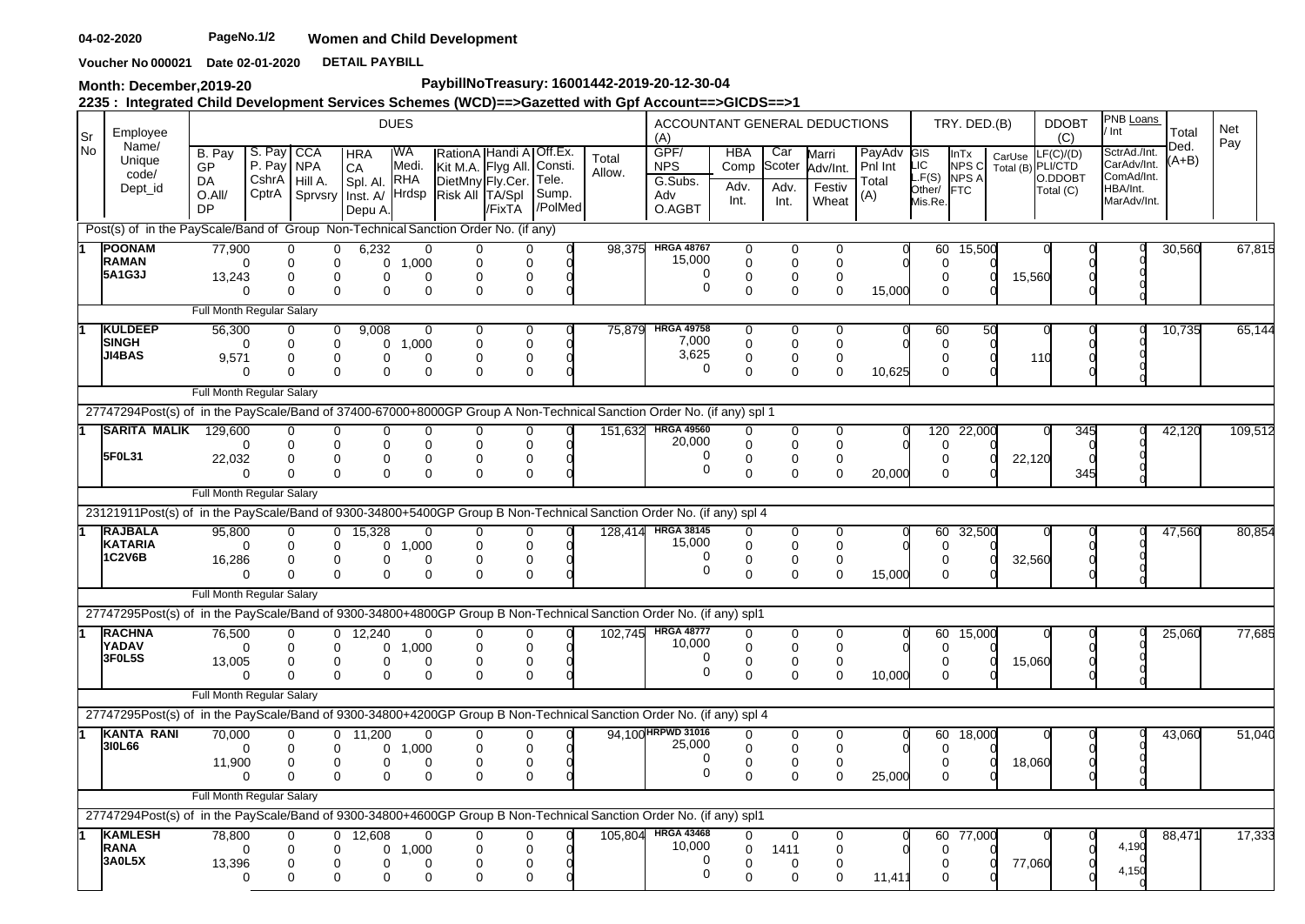**DETAIL PAYBILL Voucher No 000021 Date 02-01-2020**

**Month: December,2019-20**

# **PaybillNoTreasury: 16001442-2019-20-12-30-04**

**2235 : Integrated Child Development Services Schemes (WCD)==>Gazetted with Gpf Account==>GICDS==>1**

| Sr         | <b>DUES</b><br>Employee<br>Name/<br>RationA Handi A Off.Ex.<br>IWA<br>CCA<br>Pay,<br>B. Pay<br>S.<br><b>HRA</b><br>Unique<br>Medi.<br>I P. Pay NPA<br>Kit M.A. Flyg All. Consti.<br>GP<br>ICA<br>code/<br><b>RHA</b><br>  CshrA Hill A.<br>DietMny Fly.Cer. Tele.<br>DA<br>Spl. Al.<br>Dept_id<br>CptrA<br><b>H</b> rdsp<br>Risk All TA/Spl<br>Sump.<br>Sprvsry Inst. A/<br>0.All/ |  |       |      |  |  |  |         |                |                 | ACCOUNTANT GENERAL DEDUCTIONS<br>(A |                    |               |                   |                       |                   | TRY. DED.(B)         |        | <b>DDOBT</b><br>ا با          | PNB Loans<br>l/ Int                       | Total           | <b>Net</b><br>Pay |  |
|------------|------------------------------------------------------------------------------------------------------------------------------------------------------------------------------------------------------------------------------------------------------------------------------------------------------------------------------------------------------------------------------------|--|-------|------|--|--|--|---------|----------------|-----------------|-------------------------------------|--------------------|---------------|-------------------|-----------------------|-------------------|----------------------|--------|-------------------------------|-------------------------------------------|-----------------|-------------------|--|
| <b>INo</b> |                                                                                                                                                                                                                                                                                                                                                                                    |  |       |      |  |  |  |         |                | Total<br>Allow. | GPF/<br><b>NPS</b>                  | <b>HBA</b><br>Comp | Cai<br>Scoter | Marri<br>Adv/Int. | PayAdv GIS<br>Pnl Int | LIC<br>$-F(S)$    | <b>InTx</b><br>NPS C | CarUse | F(C)/(D)<br>Total (B) PLI/CTD | SctrAd./Int.<br>CarAdv/Int.<br>ComAd/Int. | Ded.<br>$(A+B)$ |                   |  |
|            | l/FixTA<br>DP<br>Depu A.<br>Full Month Regular Salary                                                                                                                                                                                                                                                                                                                              |  |       |      |  |  |  |         | /PolMed        |                 | G.Subs.<br>Adv<br>O.AGBT            | Adv<br>Int.        | Adv.<br>Int.  | Festiv<br>Wheat   | Total<br>  (A)        | Other/<br>Mis.Re. | NPS A<br><b>IFTC</b> |        | O.DDOB1<br>Total (C)          | HBA/Int.<br>MarAdv/Int.                   |                 |                   |  |
|            |                                                                                                                                                                                                                                                                                                                                                                                    |  |       |      |  |  |  |         |                |                 |                                     |                    |               |                   |                       |                   |                      |        |                               |                                           |                 |                   |  |
|            | <b>Grand Total</b>                                                                                                                                                                                                                                                                                                                                                                 |  | 66616 | 6000 |  |  |  | 756,949 | 102000<br>3625 |                 | 141                                 |                    | 107,036       | 480               | 180050                |                   | 345<br>80,530<br>345 | 8.340  | 287,566                       | 469,383                                   |                 |                   |  |
|            | Rupees Four Lakh Sixty Nine Thousand Three Hundreds Eighty Three Only                                                                                                                                                                                                                                                                                                              |  |       |      |  |  |  |         |                |                 |                                     |                    |               |                   |                       |                   |                      |        |                               |                                           |                 |                   |  |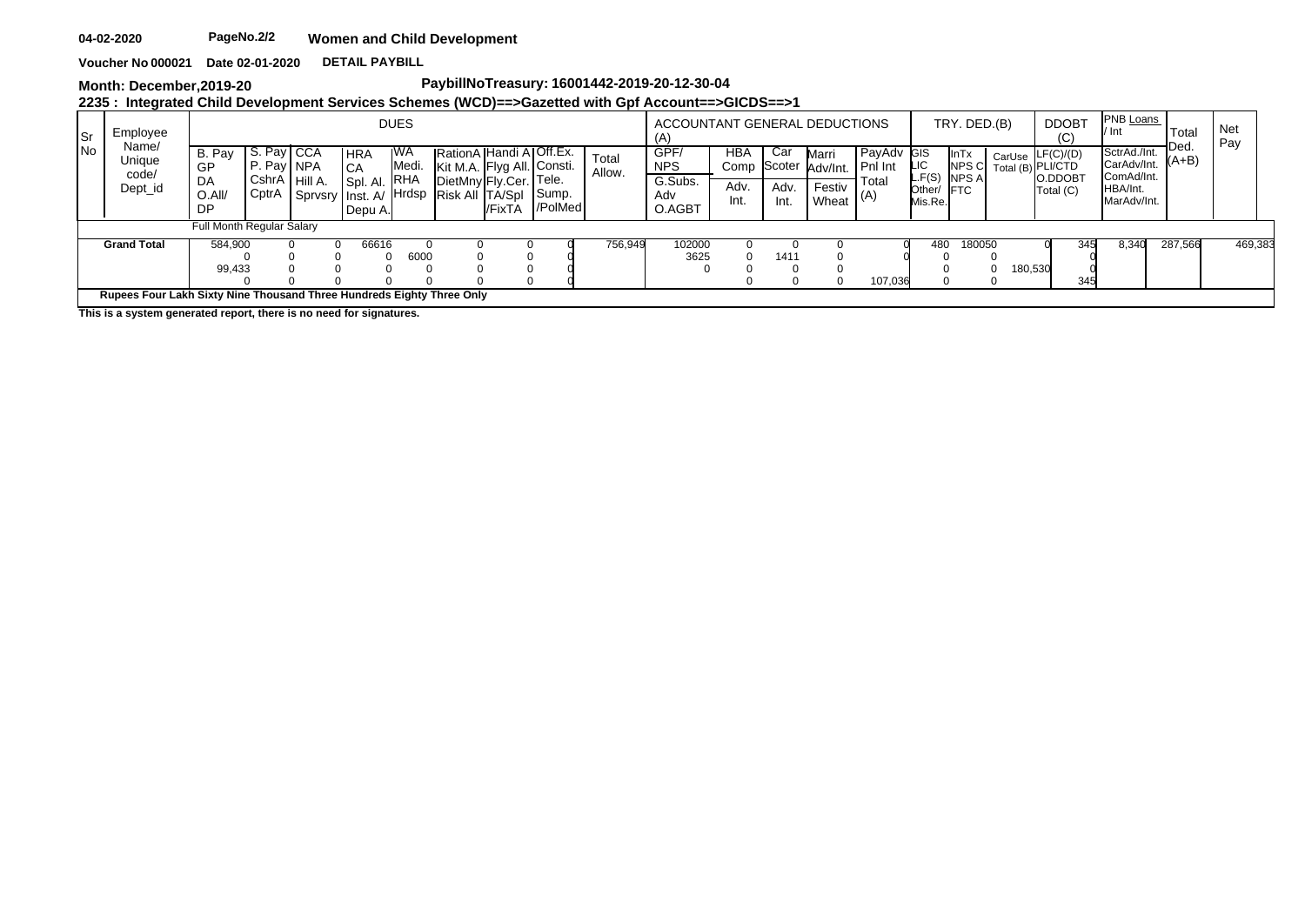**DETAIL PAYBILL Voucher No Date** 

**Month: January,2019-20**

# **PaybillNoTreasury: 16001442-2019-20-01-24-04**

**2235 : Staff for headquarter (WCD) -Establishment Expenses==>Gazetted with Gpf Account==>GAZ WITH GPF** 

| Sr   | $G08 == > 1$<br>Employee                                                                                                             |                                                     |                          |                                                                           |                                                                                | <b>DUES</b>                                     |                                                                                              |                                    |                           |                 | ACCOUNTANT GENERAL DEDUCTIONS<br>(A)           |                                              |                                             |                                             |                                   |                                           | TRY. DED.(B)                                         |                                     | <b>DDOBT</b><br>(C)                                    | PNB Loans<br>' Int                                                   | Total           | Net<br>Pay |
|------|--------------------------------------------------------------------------------------------------------------------------------------|-----------------------------------------------------|--------------------------|---------------------------------------------------------------------------|--------------------------------------------------------------------------------|-------------------------------------------------|----------------------------------------------------------------------------------------------|------------------------------------|---------------------------|-----------------|------------------------------------------------|----------------------------------------------|---------------------------------------------|---------------------------------------------|-----------------------------------|-------------------------------------------|------------------------------------------------------|-------------------------------------|--------------------------------------------------------|----------------------------------------------------------------------|-----------------|------------|
| l No | Name/<br>Unique<br>code/<br>Dept_id                                                                                                  | B. Pay<br><b>GP</b><br>DA<br>$O.$ All/<br><b>DP</b> | S. Pay CCA<br>P. Pay NPA | CshrA Hill A.                                                             | <b>HRA</b><br><b>CA</b><br>Spl. Al.<br>CptrA Sprvsry Inst. A/ Hrdsp<br>Depu A. | IWA<br>Medi.<br>RHA                             | RationA Handi ATOff.Ex.<br>Kit M.A. Flyg All. Consti.<br>DietMny Fly.Cer.<br>Risk All TA/Spl | /FixTA                             | Tele.<br>Sump.<br>/PolMed | Total<br>Allow. | GPF/<br><b>NPS</b><br>G.Subs.<br>Adv<br>O.AGBT | <b>HBA</b><br>Comp<br>Adv.<br>Int.           | Car<br>Scoter<br>Adv.<br>Int.               | Marri<br>Adv/Int.<br>Festiv<br>Wheat        | PayAdv<br>Pnl Int<br>Total<br>(A) | GIS<br>LIC<br>L.F(S)<br>Other/<br>Mis.Re. | <b>InTx</b><br>NPS C<br><b>NPS A</b><br><b>I</b> FTC | CarUse                              | LF(C)/(D)<br>Total (B) PLI/CTD<br>O.DDOBT<br>Total (C) | SctrAd./Int.<br>CarAdv/Int.<br>ComAd/Int.<br>HBA/Int.<br>MarAdv/Int. | Ded.<br>$(A+B)$ |            |
|      | 660628Post(s) of Accounts Officer in the PayScale/Band of 9300-34800+5400GP Group B Non-Technical Sanction Order No. (if any) spl 5  |                                                     |                          |                                                                           |                                                                                |                                                 |                                                                                              |                                    |                           |                 |                                                |                                              |                                             |                                             |                                   |                                           |                                                      |                                     |                                                        |                                                                      |                 |            |
|      | <b>SEEMA</b><br><b>ARORA</b><br>4E4B0C                                                                                               | 73,400<br>$\Omega$<br>12,478<br>$\Omega$            |                          | 0<br>0<br>0<br>0<br>$\Omega$<br>$\Omega$                                  | 11.744<br>$\Omega$<br>0<br>$\Omega$                                            | $\mathbf 0$<br>0, 1,000<br>$\Omega$<br>$\Omega$ | $\mathbf{0}$<br>0<br>$\Omega$<br>$\Omega$                                                    | 0<br>0<br>$\Omega$<br>$\Omega$     |                           | 98,622          | <b>HREDU</b><br>152020<br>12,500<br>0          | 0<br>$\mathbf 0$<br>$\mathbf{0}$<br>$\Omega$ | 0<br>$\mathbf 0$<br>$\Omega$<br>$\mathbf 0$ | 0<br>$\mathbf 0$<br>$\Omega$<br>$\mathbf 0$ | 12,500                            | $\mathbf 0$                               | 60 21,000<br>$\Omega$<br>$\Omega$                    | 21,060                              |                                                        |                                                                      | 33,560          | 65,062     |
|      |                                                                                                                                      | Full Month Regular Salary                           |                          |                                                                           |                                                                                |                                                 |                                                                                              |                                    |                           |                 | $\Omega$                                       |                                              |                                             |                                             |                                   |                                           |                                                      |                                     |                                                        |                                                                      |                 |            |
|      |                                                                                                                                      |                                                     |                          |                                                                           |                                                                                |                                                 |                                                                                              |                                    |                           |                 |                                                |                                              |                                             |                                             |                                   |                                           |                                                      |                                     |                                                        |                                                                      |                 |            |
|      | 660632Post(s) of in the PayScale/Band of 9300-34800+4000GP Group C Non-Technical Sanction Order No. (if any) spl 6<br><b>IGURTEJ</b> |                                                     |                          |                                                                           |                                                                                |                                                 |                                                                                              |                                    |                           |                 |                                                |                                              |                                             |                                             |                                   |                                           |                                                      |                                     |                                                        |                                                                      |                 |            |
|      | <b>SINGH</b><br>3D0L1Y                                                                                                               | 68,000<br>11,560<br>$\Omega$                        | $\Omega$                 | 0<br>0<br>0<br>$\Omega$<br>0<br>U<br>$\Omega$                             | 0<br>0<br>0<br>$\Omega$                                                        | 0<br>1,000<br>$\Omega$<br>$\Omega$              | 0<br>0<br>∩<br>$\Omega$                                                                      | 0<br>0<br>$\Omega$                 |                           |                 | 80,560 HRGA 31551<br>7,000<br>2,277<br>0       | $\Omega$<br>1,820<br>$\mathbf 0$<br>$\Omega$ | 0<br>0<br>$\mathbf 0$<br>$\Omega$           | 0<br>$\mathbf 0$<br>$\mathbf 0$<br>$\Omega$ | 11,097                            | 60<br>400<br>$\Omega$                     | 12,600<br>0                                          | 13,060                              |                                                        | 8,800                                                                | 24,157          | 56,403     |
|      |                                                                                                                                      | Full Month Regular Salary                           |                          |                                                                           |                                                                                |                                                 |                                                                                              |                                    |                           |                 |                                                |                                              |                                             |                                             |                                   |                                           |                                                      |                                     |                                                        |                                                                      |                 |            |
|      | 660630Post(s) of Superintendent in the PayScale/Band of 9300-34800+4200GP Group B Non-Technical Sanction Order No. (if any) spl 7    |                                                     |                          |                                                                           |                                                                                |                                                 |                                                                                              |                                    |                           |                 |                                                |                                              |                                             |                                             |                                   |                                           |                                                      |                                     |                                                        |                                                                      |                 |            |
|      | <b>SURAJ BHAN</b>                                                                                                                    | 66.000                                              |                          | $\Omega$<br>$\overline{0}$                                                | $\Omega$                                                                       | $\mathbf 0$                                     | $\mathbf 0$                                                                                  | 0                                  |                           | 78.250          | <b>HRGA 28595</b><br>15,000                    | 0                                            | $\Omega$                                    | $\mathbf 0$                                 |                                   | 60                                        | 10,000                                               |                                     | 2,146                                                  |                                                                      | 25,060          | 53,190     |
|      | 810L07                                                                                                                               | $\Omega$<br>11,220<br>$\Omega$                      | 30                       | $\Omega$<br>0<br>$\Omega$<br>$\Omega$                                     | 0<br>0<br>0                                                                    | 1,000<br>0<br>$\Omega$                          | $\Omega$<br>0<br>$\Omega$                                                                    | 0<br>0<br>$\Omega$                 |                           |                 | O                                              | $\Omega$<br>0<br>$\Omega$                    | 0<br>0<br>$\Omega$                          | $\Omega$<br>$\mathbf 0$<br>$\Omega$         | 15,000                            | $\Omega$                                  | 0<br>$\Omega$                                        | 10,060                              | 2,146                                                  |                                                                      |                 |            |
|      |                                                                                                                                      | Full Month Regular Salary                           |                          |                                                                           |                                                                                |                                                 |                                                                                              |                                    |                           |                 |                                                |                                              |                                             |                                             |                                   |                                           |                                                      |                                     |                                                        |                                                                      |                 |            |
|      | 660628Post(s) of PRIVATE SECRETARYin the PayScale/Band of 9300-34800+4200GP Group B Non-Technical Sanction Order No. (if any) Spl1   |                                                     |                          |                                                                           |                                                                                |                                                 |                                                                                              |                                    |                           |                 |                                                |                                              |                                             |                                             |                                   |                                           |                                                      |                                     |                                                        |                                                                      |                 |            |
|      | <b>IINDU BALA</b>                                                                                                                    | 72.100                                              | 200                      |                                                                           | $0$ 11,536                                                                     | $\overline{0}$                                  | $\Omega$                                                                                     | 0                                  |                           |                 | 97,093 HRGA 28640                              | $\Omega$                                     | $\Omega$                                    | 0                                           |                                   |                                           | 60 18,000                                            |                                     |                                                        |                                                                      | 33,060          | 64,033     |
|      | 310L12                                                                                                                               | 12,257                                              | $\Omega$<br>$\Omega$     | 0<br>$\Omega$<br>0<br>0<br>$\Omega$<br>$\Omega$                           | 0<br>0<br>$\Omega$                                                             | 1,000<br>0<br>$\Omega$                          | $\Omega$<br>0<br>$\Omega$                                                                    | $\mathbf 0$<br>0<br>$\Omega$       |                           |                 | 15,000<br>$\Omega$<br>∩                        | $\Omega$<br>0<br>$\Omega$                    | $\Omega$<br>0<br>$\Omega$                   | $\Omega$<br>0<br>$\Omega$                   | 15,000                            | $\Omega$                                  | 0<br>$\Omega$                                        | 18,060                              |                                                        |                                                                      |                 |            |
|      |                                                                                                                                      | Full Month Regular Salary                           |                          |                                                                           |                                                                                |                                                 |                                                                                              |                                    |                           |                 |                                                |                                              |                                             |                                             |                                   |                                           |                                                      |                                     |                                                        |                                                                      |                 |            |
| 12   | <b>RISHI PAL</b>                                                                                                                     | 72.100                                              | 200                      | 0                                                                         | 0                                                                              | $\Omega$                                        | O                                                                                            | 0                                  |                           | 85.557          | <b>HRGA 28770</b>                              | 0                                            | $\Omega$                                    | 0                                           |                                   | 60                                        | 11,600                                               |                                     |                                                        |                                                                      | 27,060          | 58,497     |
|      | <b>SAINI</b><br>3E0L2N                                                                                                               | 12,257                                              | $\Omega$                 | 0<br>$\Omega$<br>0                                                        | 0<br>0                                                                         | 1.000<br>0                                      | O<br>0                                                                                       | $\Omega$                           |                           |                 | 15,000<br>∩                                    | $\mathbf 0$<br>0                             | 0<br>$\Omega$                               | $\mathbf 0$<br>$\mathbf 0$                  |                                   | $\Omega$<br>400                           |                                                      | 12,060                              |                                                        |                                                                      |                 |            |
|      |                                                                                                                                      | $\Omega$                                            |                          | $\Omega$<br>$\Omega$                                                      | $\Omega$                                                                       | $\Omega$                                        | $\Omega$                                                                                     | $\Omega$                           |                           |                 | $\Omega$                                       | $\Omega$                                     | $\Omega$                                    | $\Omega$                                    | 15,000                            | $\mathbf 0$                               |                                                      |                                     |                                                        | 2.500                                                                |                 |            |
|      |                                                                                                                                      | Full Month Regular Salary                           |                          |                                                                           |                                                                                |                                                 |                                                                                              |                                    |                           |                 |                                                |                                              |                                             |                                             |                                   |                                           |                                                      |                                     |                                                        |                                                                      |                 |            |
|      | <b>Grand Total</b>                                                                                                                   | 351,600<br>59,772                                   | 400<br>∩                 | 0<br>30<br>$\mathbf 0$<br>$\mathbf 0$<br>$\Omega$<br>$\Omega$<br>$\Omega$ | 23280<br>$\Omega$<br>$\Omega$<br>$\Omega$                                      | $\Omega$<br>5000<br>$\Omega$<br>$\Omega$        | 0<br>$\Omega$<br>$\Omega$                                                                    | 0<br>$\mathbf{0}$<br>0<br>$\Omega$ |                           | 440,082         | 64500<br>2277<br>$\mathbf 0$                   | $\Omega$<br>1820<br>$\Omega$<br>$\Omega$     | 0<br>$\Omega$<br>$\mathbf 0$<br>$\Omega$    | O<br>$\Omega$<br>0<br>$\Omega$              | 68,597                            | 300<br>800                                | 73200<br>$\Omega$<br>$\mathbf 0$                     | $\Omega$<br>74,300<br>0<br>$\Omega$ | 2146<br>2146                                           | 11,300                                                               | 142,897         | 297,185    |
|      | Rupees Two Lakh Ninety Seven Thousand One Hundreds Eighty Five Only                                                                  |                                                     |                          |                                                                           |                                                                                |                                                 |                                                                                              |                                    |                           |                 |                                                |                                              |                                             |                                             |                                   |                                           |                                                      |                                     |                                                        |                                                                      |                 |            |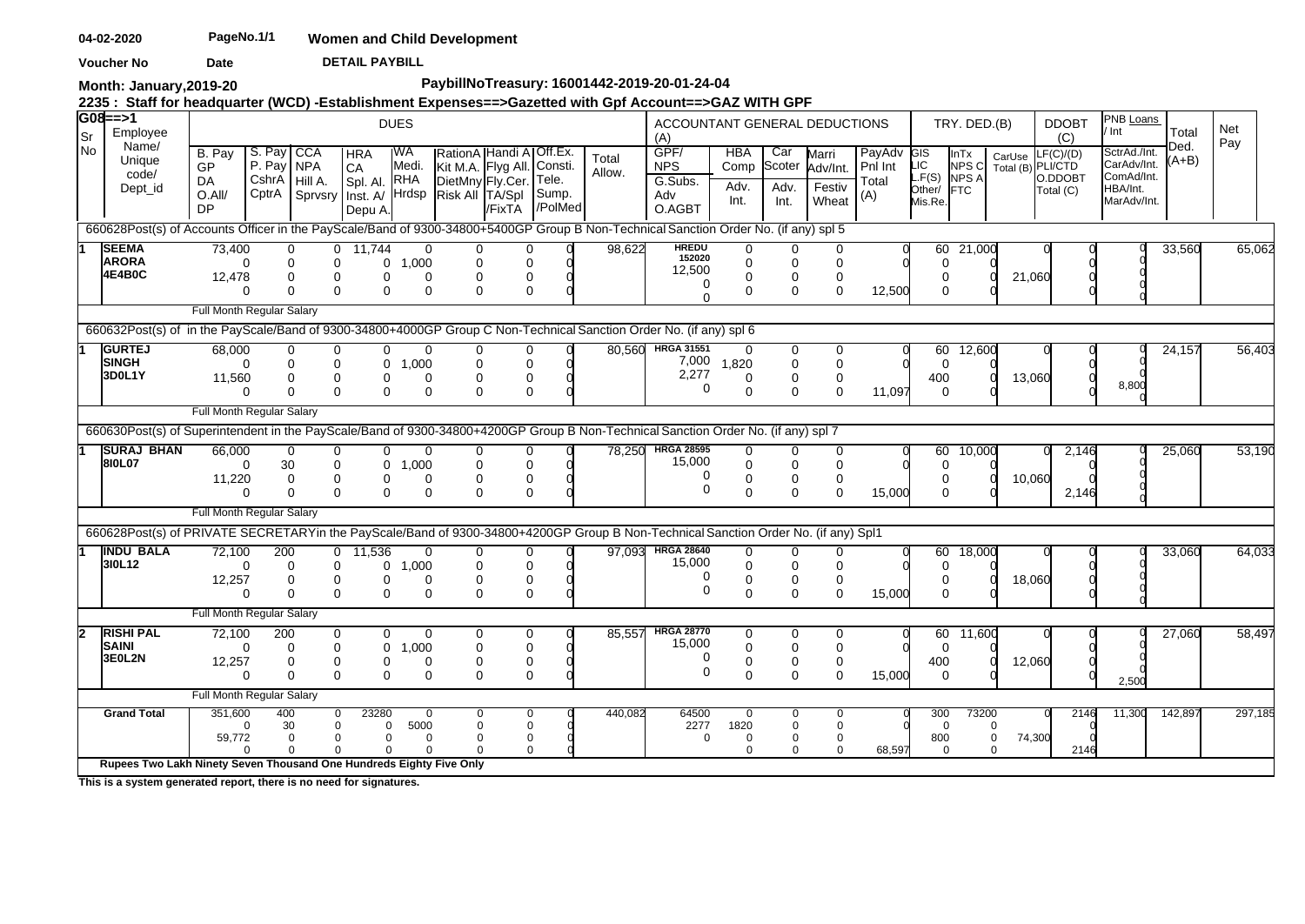**DETAIL PAYBILL Voucher No Date** 

**Month: January,2019-20**

# **PaybillNoTreasury: 16001442-2019-20-01-28-03**

**2235 : Staff for headquarter (WCD) -Establishment Expenses==>NPS-Gazetted==>NPS GAZ 9==>5**

| Sr |    | Employee                                                                           |                                    |                          |                 |                                                                                | <b>DUES</b>        |                                                                                                    |        |                  |                 | ACCOUNTANT GENERAL DEDUCTIONS<br>(A)           |                     |                                    |                                      |                                       |                                    | TRY. DED.(B)                                 |        | <b>DDOBT</b><br>(C)                                           | PNB Loans<br>′ Int                                                   | Total           | Net<br>Pay |  |
|----|----|------------------------------------------------------------------------------------|------------------------------------|--------------------------|-----------------|--------------------------------------------------------------------------------|--------------------|----------------------------------------------------------------------------------------------------|--------|------------------|-----------------|------------------------------------------------|---------------------|------------------------------------|--------------------------------------|---------------------------------------|------------------------------------|----------------------------------------------|--------|---------------------------------------------------------------|----------------------------------------------------------------------|-----------------|------------|--|
|    | No | Name/<br>Unique<br>code/<br>Dept_id                                                | B. Pay<br>GP<br>DA<br>O.All/<br>DP | S. Pay CCA<br>P. Pay NPA | CshrA   Hill A. | <b>HRA</b><br><b>CA</b><br>Spl. Al.<br>CptrA Sprvsry Inst. A/ Hrdsp<br>Depu A. | WA<br>Medi.<br>RHA | RationA Handi A Off.Ex.<br>Kit M.A. Flyg All. Consti.<br>DietMny Fly.Cer. Tele.<br>Risk All TA/Spl | /FixTA | Sump.<br>/PolMed | Total<br>Allow. | GPF/<br><b>NPS</b><br>G.Subs.<br>Adv<br>O.AGBT | HBA<br>Adv.<br>Int. | Car<br>Comp Scoter<br>Adv.<br>Int. | Marri<br>Adv/Int.<br>Festiv<br>Wheat | PayAdv GIS<br>Pnl Int<br>Total<br>(A) | LIC<br>L.F(S)<br>Other/<br>Mis.Re. | <b>InTx</b><br>NPS C<br>NPS A<br><b>IFTC</b> |        | CarUse LF(C)/(D)<br>Total (B) PLI/CTD<br>O.DDOBT<br>Total (C) | SctrAd./Int.<br>CarAdv/Int.<br>ComAd/Int.<br>HBA/Int.<br>MarAdv/Int. | Ded.<br>$(A+B)$ |            |  |
|    |    | Post(s) of in the PayScale/Band of Group Non-Technical Sanction Order No. (if any) |                                    |                          |                 |                                                                                |                    |                                                                                                    |        |                  |                 |                                                |                     |                                    |                                      |                                       |                                    |                                              |        |                                                               |                                                                      |                 |            |  |
|    |    | <b>ARTI</b><br><b>IIF5628</b>                                                      | 56,300                             | 200                      |                 | 9,008<br>$\Omega$<br>0                                                         | 1,000              |                                                                                                    |        |                  |                 | 76,079 111003348133                            |                     |                                    |                                      |                                       | 60                                 | 16,000<br>6,587                              |        |                                                               |                                                                      | 22,647          | 53,432     |  |
|    |    |                                                                                    | 9,571                              |                          |                 |                                                                                |                    |                                                                                                    |        |                  |                 |                                                |                     |                                    |                                      |                                       |                                    |                                              | 22,647 |                                                               |                                                                      |                 |            |  |
|    |    |                                                                                    | <b>Full Month Regular Salary</b>   |                          |                 |                                                                                |                    |                                                                                                    |        |                  |                 |                                                |                     |                                    |                                      |                                       |                                    |                                              |        |                                                               |                                                                      |                 |            |  |
|    |    | <b>Grand Total</b>                                                                 | 56,300<br>9,571                    | 200                      |                 | 9008                                                                           | 1000               |                                                                                                    |        |                  | 76,079          |                                                |                     |                                    |                                      |                                       | 60                                 | 16000<br>6587                                | 22,647 |                                                               |                                                                      | 22,647          | 53,432     |  |
|    |    | Rupees Fifty Three Thousand Four Hundreds Thirty Two Only                          |                                    |                          |                 |                                                                                |                    |                                                                                                    |        |                  |                 |                                                |                     |                                    |                                      |                                       |                                    |                                              |        |                                                               |                                                                      |                 |            |  |